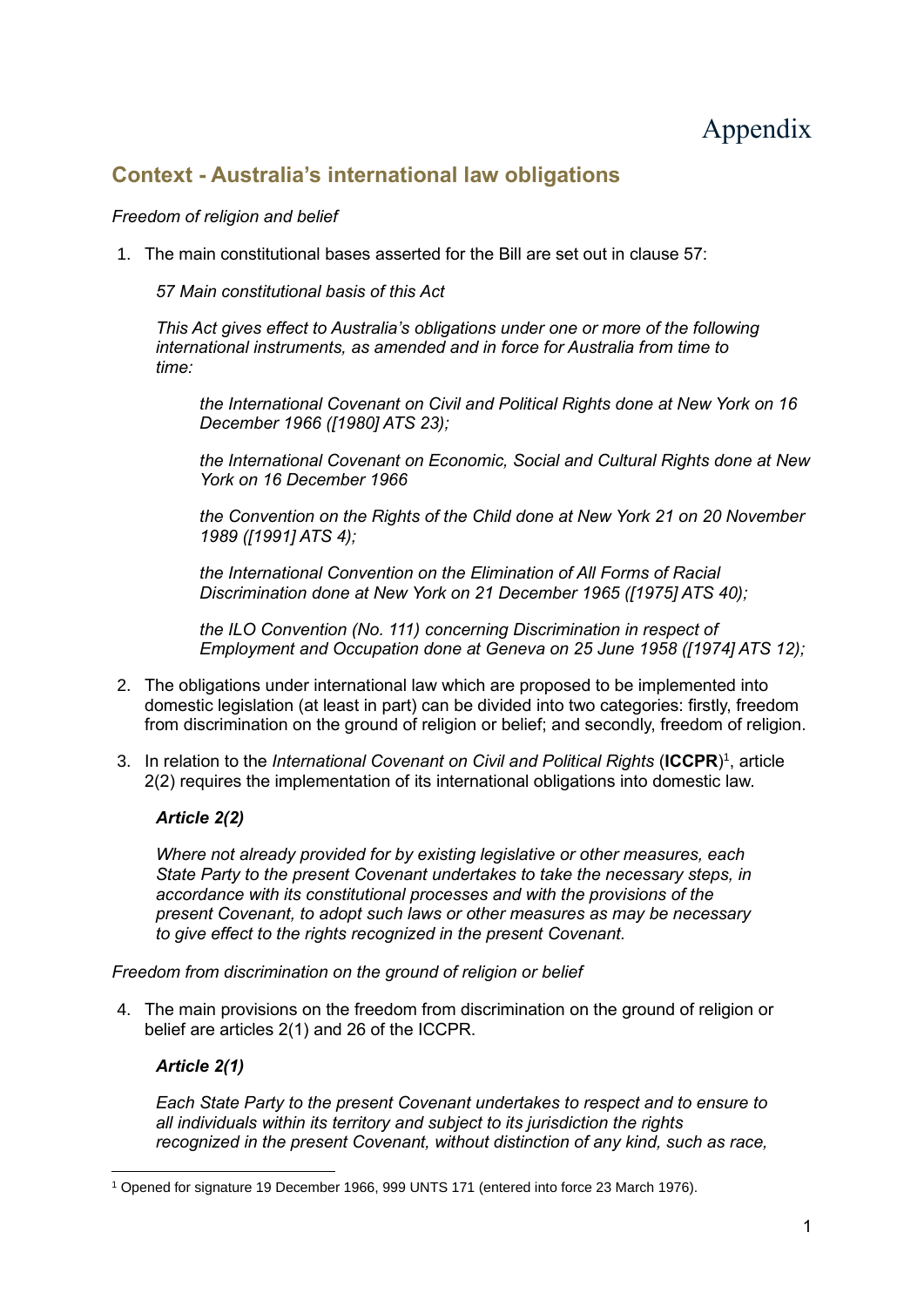*colour, sex, language, religion, political or other opinion, national or social origin, property, birth or other status.*

# *Article 26*

*All persons are equal before the law and are entitled without any discrimination to the equal protection of the law. In this respect, the law shall prohibit any discrimination and guarantee to all persons equal and effective protection against discrimination on any ground such as race, colour, sex, language, religion, political or other opinion, national or social origin, property, birth or other status.*<sup>2</sup>

- 5. Article 4 provides a limitation on those rights in times of public emergency.<sup>3</sup>
- 6. Article 20 of the ICCPR is important, in light of clause 41 of the Bill which provides statutory protection to statements of belief from claims of discrimination. It should be noted, however, that Australia has reserved the right not to introduce further legislative provisions with respect to article 20.<sup>4</sup>

# **Article 20**

- *1. Any propaganda for war shall be prohibited by law.*
- *2. Any advocacy of national, racial or religious hatred that constitutes incitement to discrimination, hostility or violence shall be prohibited by law.*

#### *Freedom of religion and belief*

7. The primary source for the right to freedom of religion and belief is provided by article 18 of the ICCPR:

# *Article 18*

- *1. Everyone shall have the right to freedom of thought, conscience and religion. This right shall include freedom to have or to adopt a religion or belief of his choice, and freedom, either individually or in community with others and in public or private, to manifest his religion or belief in worship, observance, practice and teaching.*
- *2. No one shall be subject to coercion which would impair his freedom to have or to adopt a religion or belief of his choice.*
- *3. Freedom to manifest one's religion or beliefs may be subject only to such limitations as are prescribed by law and are necessary to*

<sup>2</sup> (Emphasis added).

<sup>&</sup>lt;sup>3</sup> Article 4 provides: 1. In time of public emergency which threatens the life of the nation and the existence of which is officially proclaimed, the States Parties to the present Covenant may take measures derogating from their obligations under the present Covenant to the extent strictly required by the exigencies of the situation, provided that such measures are not inconsistent with their other obligations under international law and do not involve discrimination solely on the ground of race, colour, sex, language, religion or social origin.

<sup>4</sup> The instrument of ratification of the ICCPR deposited for the Government of Australia with the Secretary-General of the United Nations contained the following reservation relating to article 20: 'Australia interprets the rights provided for by articles 19, 21 and 22 as consistent with article 20; accordingly, the Commonwealth and the constituent States, having legislated with respect to the subject matter of the article in matters of practical concern in the interest of public order (*ordre public*), the right is reserved not to introduce any further legislative provision on these matters'.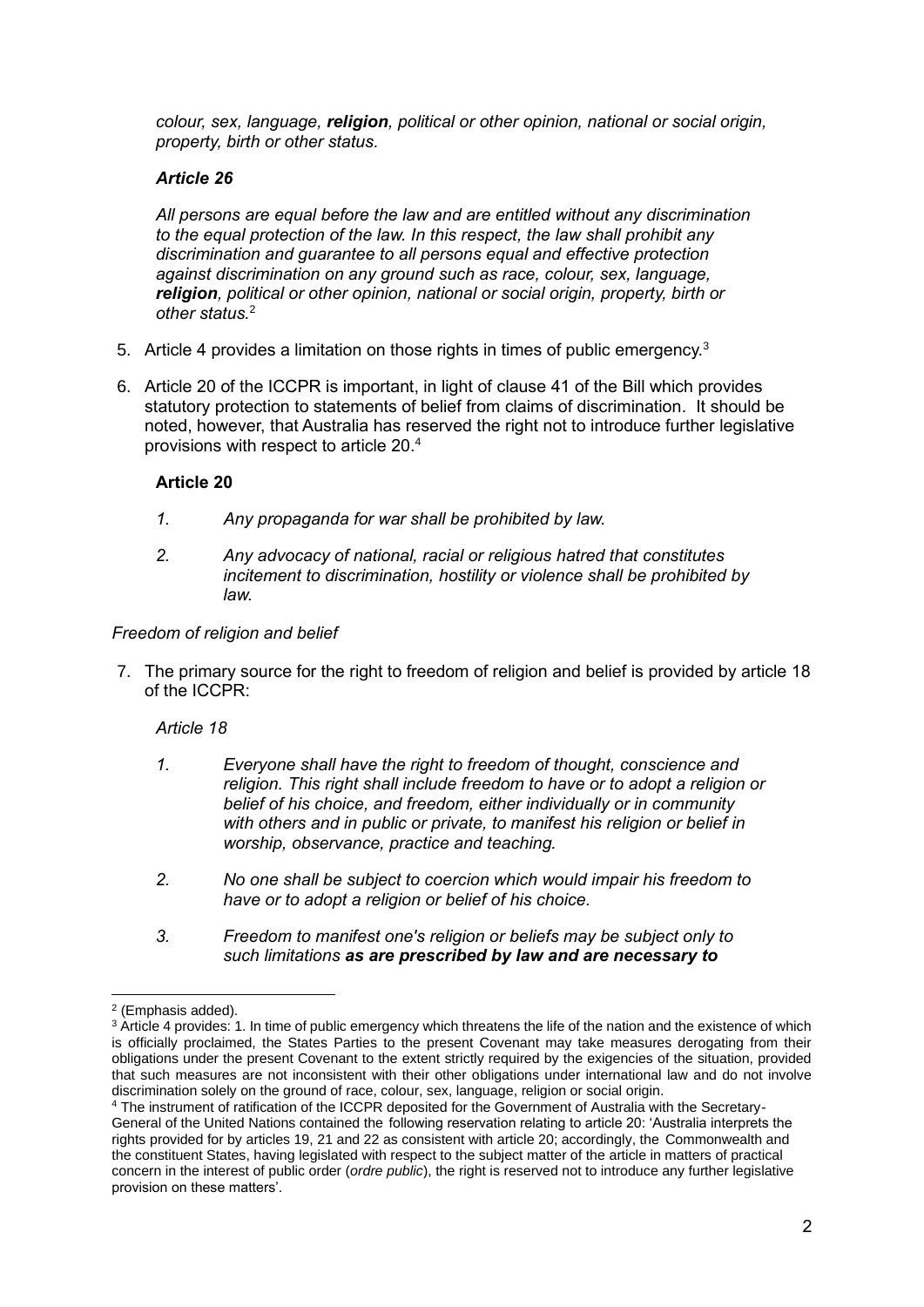#### *protect public safety, order, health, or morals or the fundamental rights and freedoms of others.*

- *4. The States Parties to the present Covenant undertake to have respect for the liberty of parents and, when applicable, legal guardians to ensure the religious and moral education of their children in conformity with their own convictions.*
- 8. The HRC has remarked that:

*Article 18 protects theistic, non-theistic and atheistic beliefs, as well as the right not to profess any religion or belief. The terms 'belief' and 'religion' are to be broadly construed. Article 18 is not limited in its application to traditional religions or to religions and beliefs with institutional characteristics or practices analogous to those of traditional religions. The Committee therefore views with concern any tendency to discriminate against any religion or belief for any reason, including the fact that they are newly established, or represent religious minorities that may be the subject of hostility on the part of a predominant religious community.*<sup>5</sup> 

- 9. The freedom to have or to adopt a religion or belief is absolute and is not capable of being subject to limitation: article 18(2) of the ICCPR. Freedom to manifest one's religion or beliefs, on the other hand, may be subject to limitation as indicated in article 18(3) above – that is, as prescribed in law and where necessary to protect public safety, order, health, or morals or the fundamental rights and freedoms of others.
- 10. The *Declaration on the Elimination of All Forms of Intolerance and of Discrimination Based on Religion or Belief* (**the Religion Declaration**) 6 is not a treaty, but is a valuable tool for interpreting the scope of article 18 of the ICCPR. The AHRC's functions include inquiring into complaints about Commonwealth acts or practices which may be inconsistent with the Religion Declaration, as well as articles 18 or 26<sup>7</sup>. The Religion Declaration prohibits unintentional and intentional acts of discrimination and defines discrimination in article 3 as:

*Any distinction, exclusion, restriction or preference based on religion or belief and having as its purpose or as its effect nullification or impairment of the recognition, enjoyment or exercise of human rights and fundamental freedoms on an equal basis.*

- 11. Article 6 of the Religion Declaration stipulates that the religious community's joint or shared expression of its beliefs is protected equally with the individual's right and protects manifestation of religion or belief including, but not limited to:
	- worshipping and assembling, and maintaining places for this purpose;
	- establishing and maintaining charitable or humanitarian institutions;
	- practising religious rites and customs;
	- writing and disseminating religious publications:

<sup>5</sup> Human Rights Committee (**HRC**), *CCPR General Comment No 22: Article 18 (Freedom of Thought,* 

*Conscience of Religion)*, UN Doc CCPR/C/21/Rev.1, 48th sess (30 July 1993) (*General Comment No 22)*, [2]. <sup>6</sup> Declaration on the Elimination of All Forms of Intolerance and of Discrimination Based on Religion or Belief, GA Res 36/55, UNGAOR, 36th sess, UN Doc A/36/684 (1981).

<sup>7</sup> *Australian Human Rights Commission Act* 1986 (Cth) (**the AHRC Act**), ss 3 (definition of 'human rights'), 11(1)(f) and 47; Human Rights and Equal Opportunity Commission Act 1986 – Declaration on the Elimination of all forms of Intolerance and of Discrimination based on Religion or Belief, 8 February 1993, at [<https://www.legislation.gov.au/Details/F2009B00174>](https://www.legislation.gov.au/Details/F2009B00174).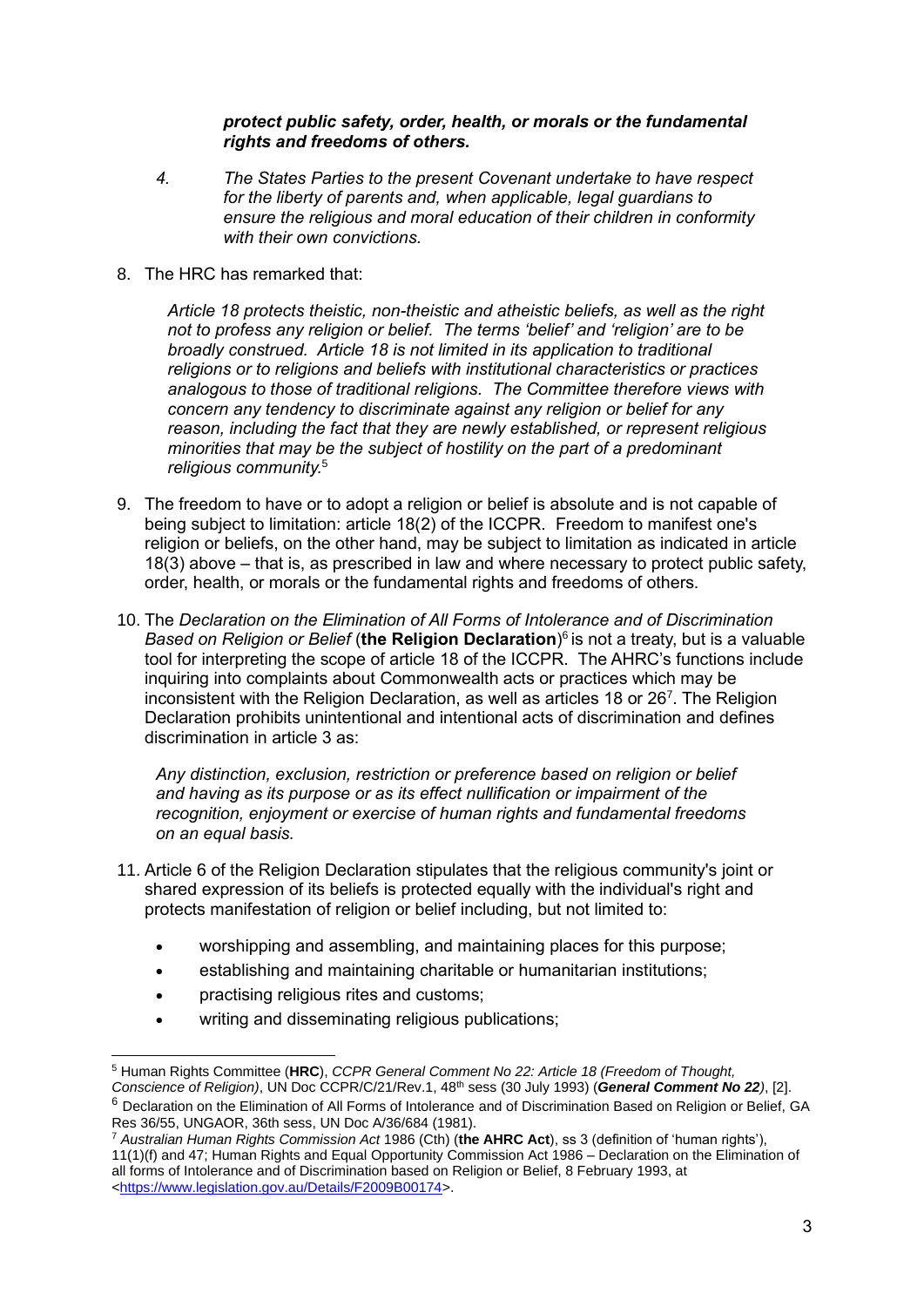- teaching of religion and belief;
- soliciting voluntary financial support;
- training and appointment of religions leaders in accordance with the requirements and standards of the religion or belief;
- observing religious holidays and ceremonies; and
- communicating with individuals and communities on matters of religion and belief.
- 12. Article 27, which has a relatively high degree of crossover with article 18, extends the freedom of religion and belief to minority ethnic, religious and linguistic groups.
- 13. Article 13 of the *International Covenant on Economic, Social and Cultural Rights<sup>8</sup> (***ICESCR**) complements article 18(4) of the ICCPR by providing a similar protection in relation to freedom of religion protections to education.
- 14. The primary protections given in article 18 of the ICCPR also apply to children under article 13 of the *[Convention on the Rights of the Child](https://www.ohchr.org/Documents/ProfessionalInterest/ccpr.pdf)* (**CRC**). <sup>9</sup> Article 30 of the CRC extends the protections given to minority groups in article 27 of the ICCPR to the children of minority groups.
- 15. The right to freedom of religion and belief in employment is protected by article 5(d) of the *[Convention concerning Termination of Employment at the Initiative of the](https://www.ilo.org/dyn/normlex/en/f?p=NORMLEXPUB:12100:0::NO::P12100_ILO_CODE:C158)  [Employer](https://www.ilo.org/dyn/normlex/en/f?p=NORMLEXPUB:12100:0::NO::P12100_ILO_CODE:C158)*<sup>10</sup> where religion cannot be a valid reason for termination.
- 16. The *International Convention on the Elimination of All Forms of Racial Discrimination*<sup>11</sup> (**ICERD**) does not expressly provide for the freedom of religion and belief. However, both ICERD and CEDAW provide protection against racial and sex discrimination in the enjoyment of freedom of religion (including the freedom not to profess any or a particular faith).
- 17. Article 1 of the International Labour Organisation Convention concerning Discrimination in respect of Employment and Occupation **(ILO Convention C111**) <sup>12</sup> includes religion as a ground upon which discrimination is prohibited.

# **Propagating of religious beliefs**

18. The propagating of religious beliefs to others has been recognised as guaranteed by article 18(1), while subject to the limitations in article 18(3). The HRC has stated that:

*For numerous religions… it is a central tenet to spread knowledge, to propagate their beliefs to others and to provide assistance to others. These aspects are part of an individual's manifestation of religion and free expression, and are thus* 

<sup>9</sup> Opened for signature 20 November 1989, 1577 UNTS 3 (entered into force 2 September 1990).

<sup>8</sup> Opened for signature 16 December 1966, 993 UNTS (entered into force 3 January 1976).

<sup>10</sup> Adopted 22 June 1982, C158 (entered into force 23 Nov 1985), art 5.

<sup>&</sup>lt;sup>11</sup> Opened for signature 21 December 1965, 660 UNTS 195 (entered into force 4 January 1969).

<sup>&</sup>lt;sup>12</sup> Adopted 25 June 1958, C111 (entered into force 15 Jun 1960).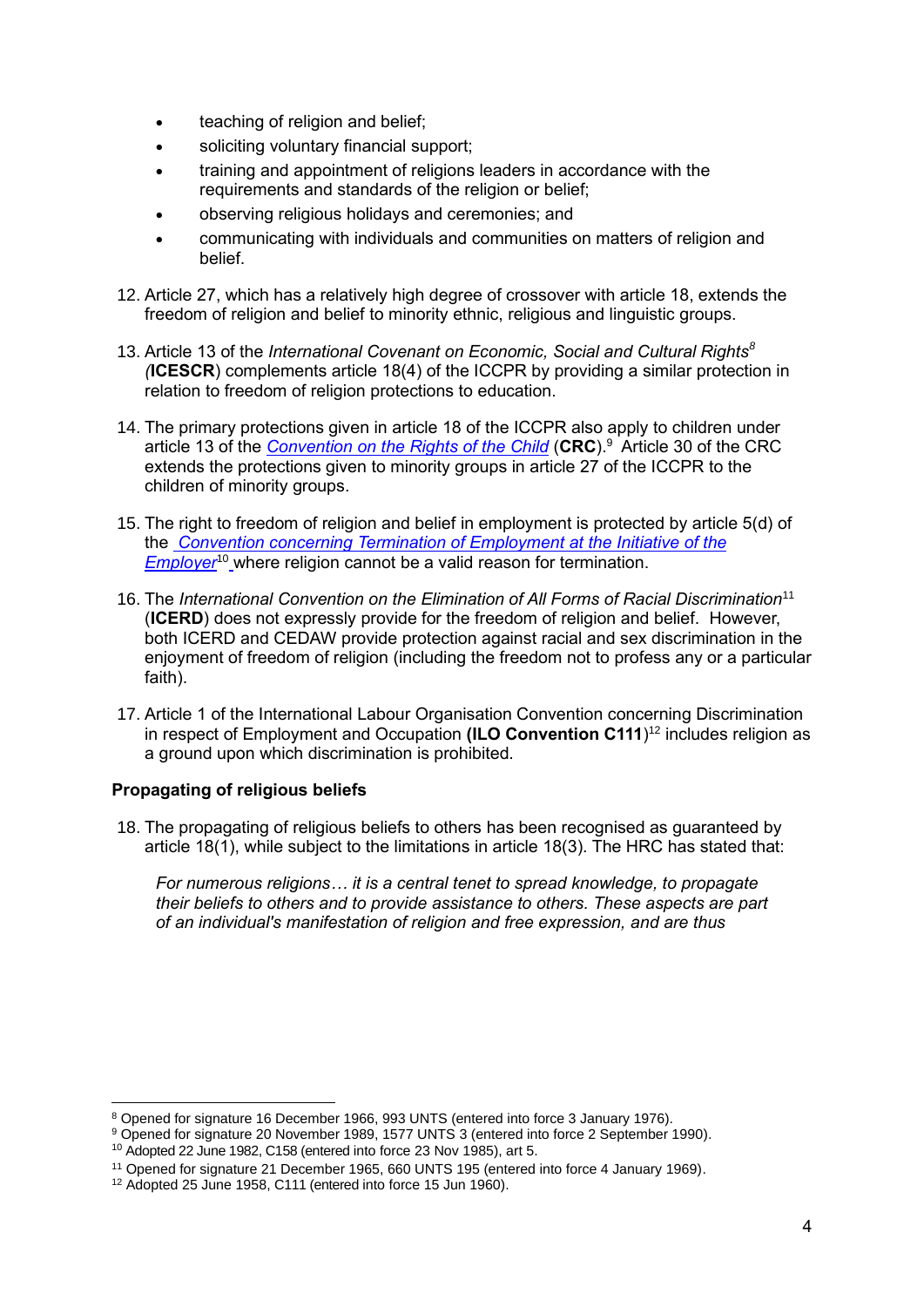*protected by article 18, paragraph 1, to the extent not appropriately restricted by measures consistent with paragraph 3.*<sup>13</sup>

#### **Conscientious objection**

- 19. While the ICCPR does not expressly refer to a right of conscientious objection, the HRC has observed that, in the context of military service, such a right can be derived from article 18.<sup>14</sup>
- 20. In the context of the termination of pregnancy, treaty bodies have stated that conscientious objection by health professionals should be regulated to ensure that it does not inhibit access to services, including in emergencies and by referral to alternative health providers.<sup>15</sup>
- 21. The World Health Organization Safe Abortion Guidance recommends that health professionals who claim conscientious objection should be required to refer the person to another provider so that access to lawful abortion services is not impeded.<sup>16</sup>

#### **Religious schools**

- 22. Article 24 of the ICCPR extends to children freedom from discrimination on the grounds of religion or belief. Freedom from discrimination is also found in article 2 of the ICESCR, article 2 of CRC and article 5 of the ICERD. As noted, the **ILO Convention C111** includes religion as a ground upon which discrimination is prohibited.<sup>17</sup>
- 23. A religious body under the Bill includes a religious educational institution.<sup>18</sup> The HRC has commented:

*The liberty of parents or legal guardians to ensure that their children receive a religious and moral education in conformity with their own convictions, set forth in article 18(4), is related to the guarantees of the freedom to teach a religion or belief stated in article 18(1). The Committee notes that public education that includes instruction in a particular religion or belief is inconsistent with article 18(4) unless provision is made for non-discriminatory exemptions or alternatives that would accommodate the wishes of parents and guardians.<sup>19</sup>*

<sup>13</sup> HRC, *Views: Communication No 1249/2004*, 85th sess, UN Doc CCPR/C/85/D/1249/2004 (21 October 2005) [7.2] (*Sister Immaculate Joseph v Sri Lanka*); see also European Court of Human Rights, *Guide on Article 9 of the European Convention on Human Rights: Freedom of Thought, Conscience and Religion*, Council of Europe, 30 April 2019 [112]-[[113].

<sup>14</sup> HRC, *General Comment No 22*, [11].

<sup>15</sup> Committee on Economic, Social and Cultural Rights (**CESCR**), *General Comment No 22 (2016) on the right to sexual and reproductive health (article 12 of the International Covenant on Economic, Social and Cultural Rights)*, UN Doc E/C.12/GC/22 (2 May 2016) [11] – [21], [41] – [43]; Committee on the Elimination of Discrimination against Women (**CEDAW Committee**), *General recommendation No 24: Article 12 of the Convention (women and health)*, 20th sess (1999) [11]–[14]; Committee on the Rights of the Child, *General Comment No 15: on the right of the child to the enjoyment of the highest attainable standard of health* (art 24), UN Doc CRC/C/GC/15 (17 April 2013) III [B]; CEDAW Committee, *Concluding observations on Italy*, UN Doc CEDAW/C/ITA/CO/7 (24 July 2017) [41](d), [42](d); CEDAW Committee, *Concluding observations on Croatia*, UN Doc CEDAW/C/HRV/CO/4-5 (28 July 2015) [30](a), [31](a); Office of the United Nations High Commissioner for Human Rights, *Practices in adopting a human rightsbased approach to eliminate preventable maternal mortality and human rights*, UN Doc A/HRC/18/27 (8 July 2011) [30].

<sup>16</sup> WHO, 'Safe abortion: technical and policy guidance for health systems' (Guidelines, 2nd ed, 2012) [3.3.6], [4.2.2.5].

<sup>&</sup>lt;sup>17</sup> ILO Convention C111, art 1.

<sup>18</sup> The Bill, subclause 10(2).

<sup>19</sup> General Comment 22, [6].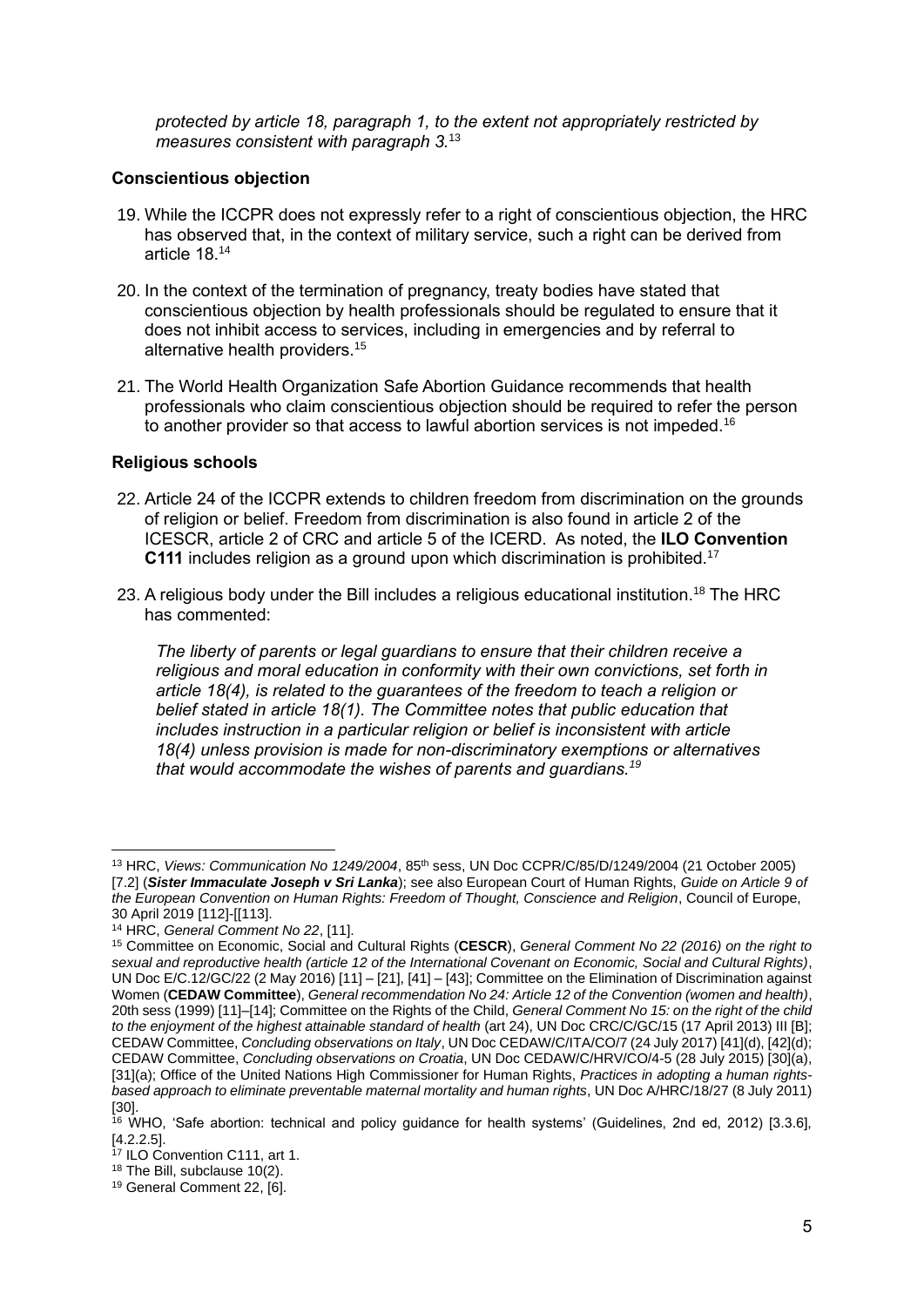24. It has been stated that the State may be obliged to tolerate separate schools if that is necessary to respect the religious and philosophical convictions of parents.<sup>20</sup> This does not go so far as to require that religious schools be exempt from non-discrimination laws when acting in accordance with their own faith.

# *Freedoms of opinion and expression*

- 25. Under article 19(1) of the ICCPR, everyone has the right to hold opinions without interference. While freedom of opinion under article 19(1) is absolute, 'the absolute nature of the right ceases once one airs or otherwise manifests one's opinions'.<sup>21</sup>
- 26. The right to freedom of expression is contained in article 19(2) of the ICCPR which provides that this right includes:

*freedom to seek, receive and impart information and ideas of all kinds regardless of frontiers, either orally in writing or in print, in the form of art, or through any other media of his choice.*<sup>22</sup>

- 27. Article 19(3) of the ICCPR provides that the exercise of the rights provided for in article 19(2) carries with it 'special duties and responsibilities.' <sup>23</sup> It may therefore be subject to certain restrictions, but these shall only be such as are provided by law and are necessary:
	- for respect of the rights or reputations of others; and
	- for the protection of national security or of public order (*ordre public*), or of public health or morals.<sup>24</sup>
- 28. The HRC has concluded that the obligations in articles 19 and 20 are 'compatible with and complement one another.'<sup>25</sup>

# *Other relevant rights*

29. Broader human rights which are highly relevant to the Bill include:

• the right to equality and non-discrimination – which is a fundamental human right that is essential to the protection and respect of all human rights. As discussed, article 26 of the ICCPR guarantees equal protection of the law and equality before the law and requires States to prohibit and guarantee protection against discrimination on the basis of 'race, colour, sex, language, religion, political or other opinion, national or social origin, property, birth or other status'. As well as including the attribute of religion, the phrase 'other status' has been interpreted by human rights treaty bodies to include sexual orientation;<sup>26</sup> and

<sup>20</sup> *Kjeldsen, Busk Madsen and Pedersen v Denmark* [1976] 1 EHRR 711.

<sup>21</sup> Sarah Joseph and Melissa Castan, *The International Covenant on Civil and Political Rights: Cases, Materials and Commentary* (Oxford University Press, 3 rd ed, 2013) (**Joseph and Castan**), 591.

<sup>22</sup> ICCPR, art 19(2).

<sup>23</sup> Ibid, art 19(3).

<sup>24</sup> Ibid.

<sup>&</sup>lt;sup>25</sup> HRC, *General Comment 34 – Article 19: Freedoms of opinion and expression, 102<sup>nd</sup> sess, UN Doc.* CCPR/C/GC/34 (12 September 2011) [52].

<sup>&</sup>lt;sup>26</sup> HRC, *Views: Communication No 488/1992* 50<sup>th</sup> sess, CCPR/C/50/D/488/1992 (1992) (Toonen v Australia); HRC, *Views: Communication No 941/2000*, 78th sess, CCPR/C/78/D/941/2000 (2003) (*Young v Australia*) [10.4]. Article 2(1) of the ICCPR further requires that State parties undertake to respect and ensure to individuals within its territory and subject to its jurisdiction the rights recognised in the ICCPR, without distinction of any kind, including on the basis of sex, religion, or other status.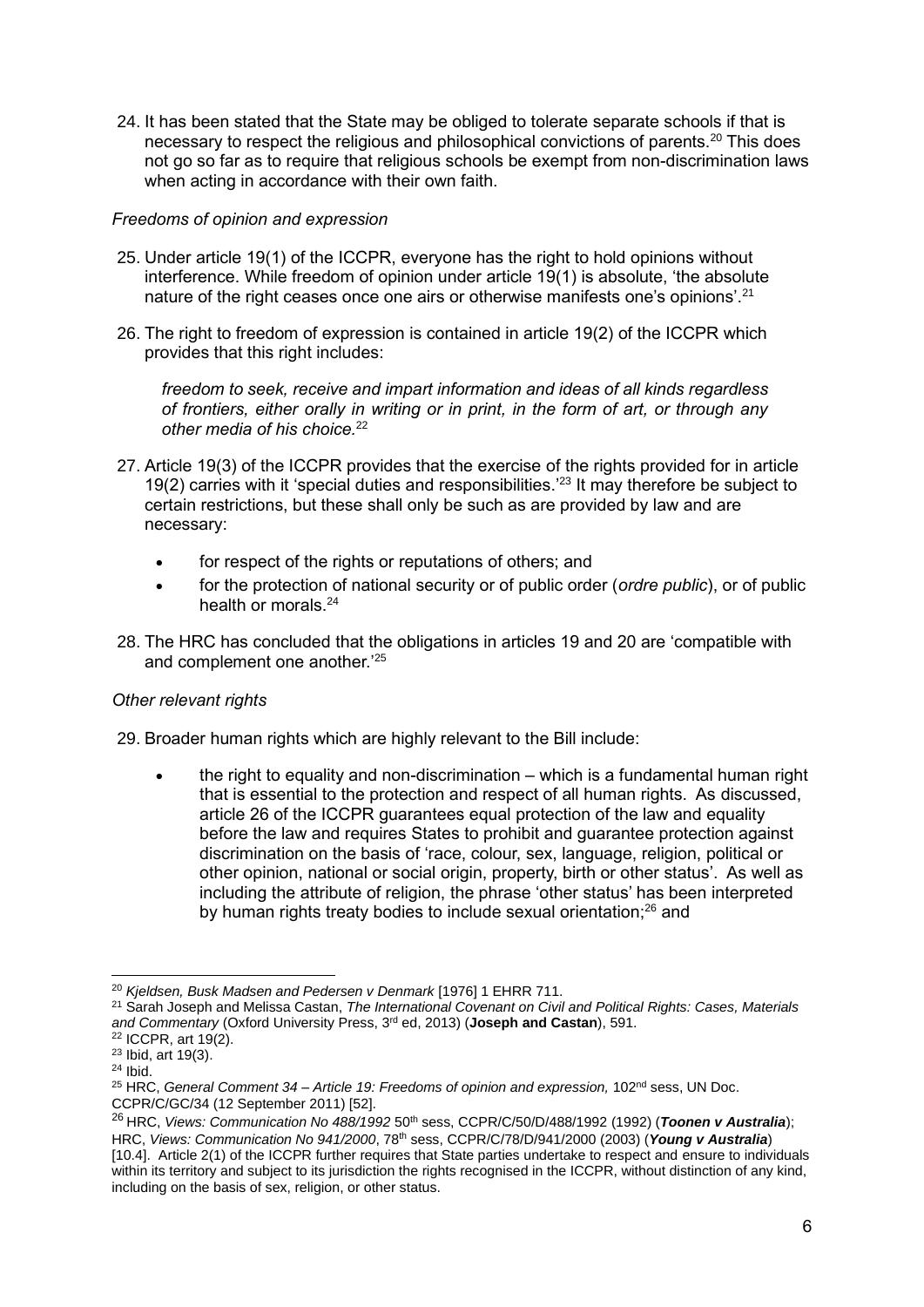• the right to the enjoyment of the highest attainable standard of physical and mental health – which is contained in article 12(1) of the ICESCR. States must take steps to the maximum of their available resources with a view to achieving progressively the full realisation of this right. $27$  They must further guarantee that this right must be exercised without discrimination of any kind. $28$  The Committee on Economic, Social and Cultural Rights (**CESCR**) has emphasised that 'health facilities, goods and services must be within safe physical reach for all sections of the population, especially vulnerable or marginalised groups'.<sup>29</sup>

#### *Resolving tensions*

30. It is a well-established principle of international law that human rights are interrelated, interdependent and indivisible. The Vienna Declaration and Programme of Action, adopted in 1993 by 171 states (including Australia), affirms at article 5 that:

*All human rights are universal, indivisible and interdependent and interrelated. The international community must treat human rights globally in a fair and equal manner, on the same footing and with the same emphasis.*

- 31. Under international human rights law, certain human rights are absolute, and no limitation upon them is permissible.<sup>30</sup> For all other human rights, limitations may be imposed, provided certain standards are met. As noted above, the right to freedom of thought, conscience and religion, and the right to hold opinions, are absolute. On the other hand, the right to manifest one's religion or to freedom of expression can be subject to limitations.
- 32. Where limitations are permissible, consideration must be given to the principles on which such limitations are justifiable. The Law Council notes that while freedoms of religion and expression are fundamental human rights and should be protected by law, they should not be protected at the expense of other rights and freedoms. There is also a fundamental right of each individual to respect for their personhood and dignity on the basis of equality. Any limitation on that must be clearly shown to be necessary and proportionate.
- 33. Article 18(3) of the ICCPR is important because it provides a clear limitation on the manifestation of one's religion or beliefs. The limitation is that which applies to many other human rights and is governed by the principle of proportionality. Article 18(3) specifically refers to limiting the freedom of religion and belief to protect the 'fundamental rights and freedoms of others.' The HRC has provided some guidance as to the interpretation of article 18(3):

*In interpreting the scope of permissible limitation clauses [to article 18], States parties should proceed from the need to protect the rights guaranteed under the Covenant, including the right to equality and non-discrimination on all grounds specified in articles 2, 3 and 16.*<sup>31</sup>

34. Importantly, the mechanism used for determining the balance is that of proportionality, which is a well-established principle of international law embodied in the above limitation. In general, a State must only interfere with a person's rights if it is

<sup>27</sup> ICESCR, art 2(1).

<sup>28</sup> Ibid, art 2(2).

<sup>&</sup>lt;sup>29</sup> CESCR, *General Comment No. 14: The Right to the Highest Attainable Standard of Health (Art. 12) UN* ESCOR, 22nd sess, Agenda item 3, UN doc E/C.12/2000/4 (11 August 2000) (**General Comment 14**), [12(b)]. <sup>30</sup> See the Law Council's *Policy statement on Human Rights and the Legal Profession: Key Principles and Commitments*, May 2017, [19].

<sup>31</sup> HRC, *General Comment No 22*, [8].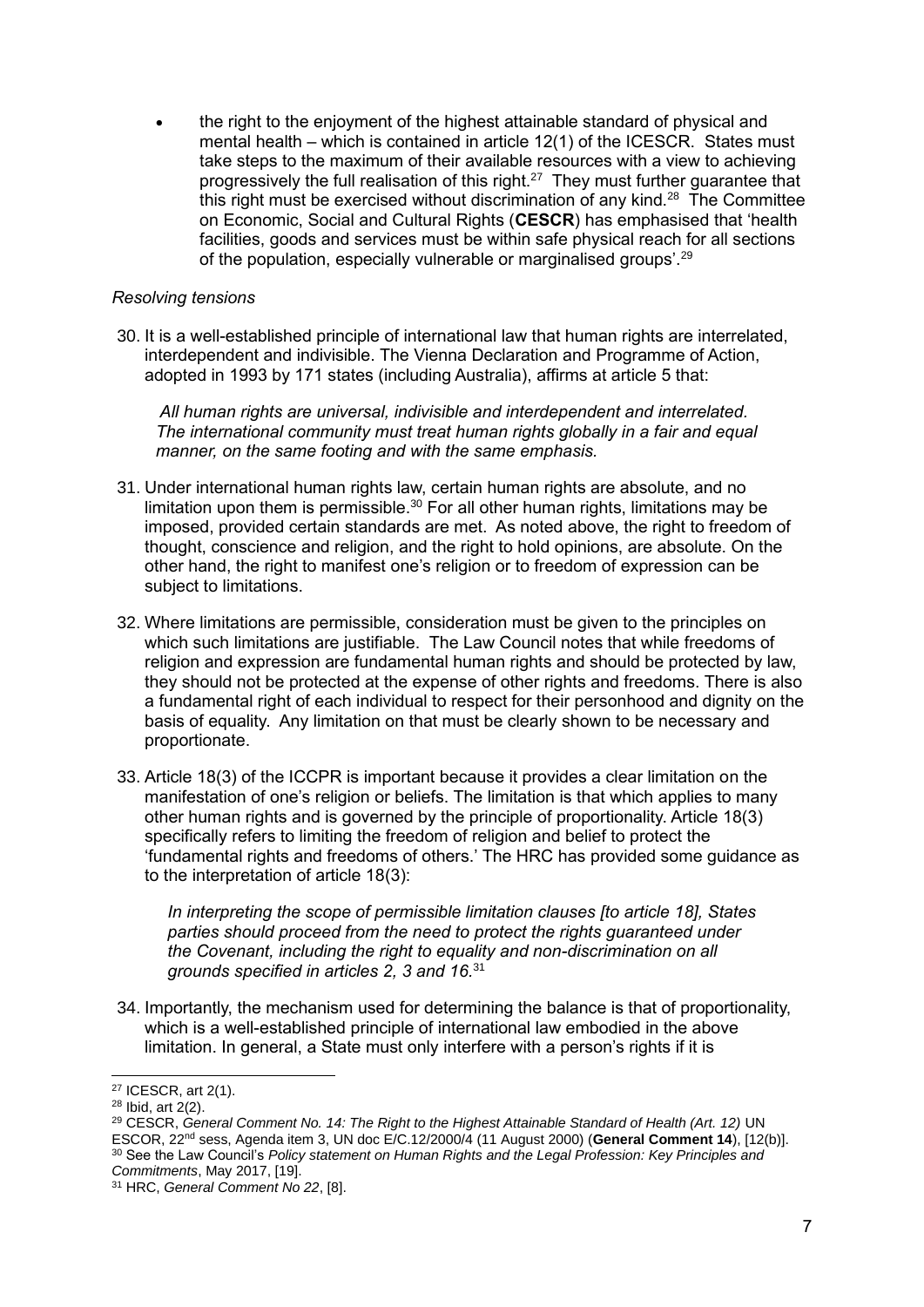proportionate to the legitimate aim pursued.<sup>32</sup> Certain 'permissible limitations' have been set on freedom of expression, for example.<sup>33</sup>

35. In the context of European human rights law, it has been said that:

*A limitation upon a right, or steps taken positively to protect or fulfil it, will not be proportionate where this is no evidence that the state institutions have balanced the competing individual and public interests when deciding on the limitation or steps, or where the requirements to be met to avoid or benefit from its application in a particular case are so high as not to permit a meaningful balancing process.<sup>34</sup>*

- 36. It is expected that domestic legislation which aims to implement international human rights obligations will utilise the principle of proportionality as part of an assessment of the necessity of a measure in order to determine whether a limitation on a right is justifiable.<sup>35</sup>
- 37. In the operation of article 18, a distinction has been drawn between having a religious belief and its manifestation, the first being an absolute right. The manifestation of religion or belief includes worship, teaching of those beliefs and observance of religious rituals and is not absolute 'as such activities can interfere with the rights of others, or even pose a danger to society'.<sup>36</sup>
- 38. Similarly, article 20 of the ICCPR, excerpted above, recognises that expression can be destructive in nature and may need to be limited.<sup>37</sup>

# *Domestic recognition of proportionate and balanced approach*

- 39. In further considering when limitations on human rights may be permissible, the Law Council endorses the analytical framework adopted by the Parliamentary Joint Committee on Human Rights (**PJCHR**). In general, where a provision appears to limit rights, the PJCHR considers whether and how:
	- the limitation is prescribed by law;
	- the limitation is aimed at achieving a legitimate objective;
	- there is a rational connection between the limitation and the objective; and
	- the limitation is proportionate to that objective.  $38$
- 40. The Expert Panel emphasised the 'equal status in international law of all human rights, including freedom of religion', $39$  as well as the need for a balanced and proportionate approach.<sup>40</sup> It highlighted at the outset that:

<sup>32</sup> *Handyside v the United Kingdom* [1976] Eur Court HR 5 (*Handyside v UK*), [48] and [49].

<sup>&</sup>lt;sup>33</sup> See Frank La Rue, *Report of the Special Rapporteur on the promotion and protection of the right to freedom of opinion and expression,* UN Doc A/HRC/23/40 (17 April 2013) (*Special Rapporteur Report*), [28] and [29]. <sup>34</sup> Harris, O'Boyle and Warwick, *Law of the European Convention on Human Rights* (Oxford University Press, 3rd ed, 2014) 13 (emphasis added).

<sup>&</sup>lt;sup>35</sup> In general, a State must only interfere with a person's rights if it is proportionate to the legitimate aim pursued. Certain 'permissible limitations' have been set on freedom of expression, for example. See *Handyside v UK,* [48]- [49]; and the *Special Rapporteur Report*, [28]–[29].

 $36$  Joseph and Castan, 567 [17.15].

<sup>37</sup> Ibid, 626 [18.72].

<sup>38</sup> PJCHR Guide, 7-9. See the Law Council's *Policy Statement on Human Rights and the Legal Profession: Key Principles and Commitments*, May 2017, [19].

<sup>39</sup> Ibid, 1 (Rec 3).

<sup>40</sup> Expert Panel Report, 29 [1.60]; 59 [1.229]; 66 [1.260].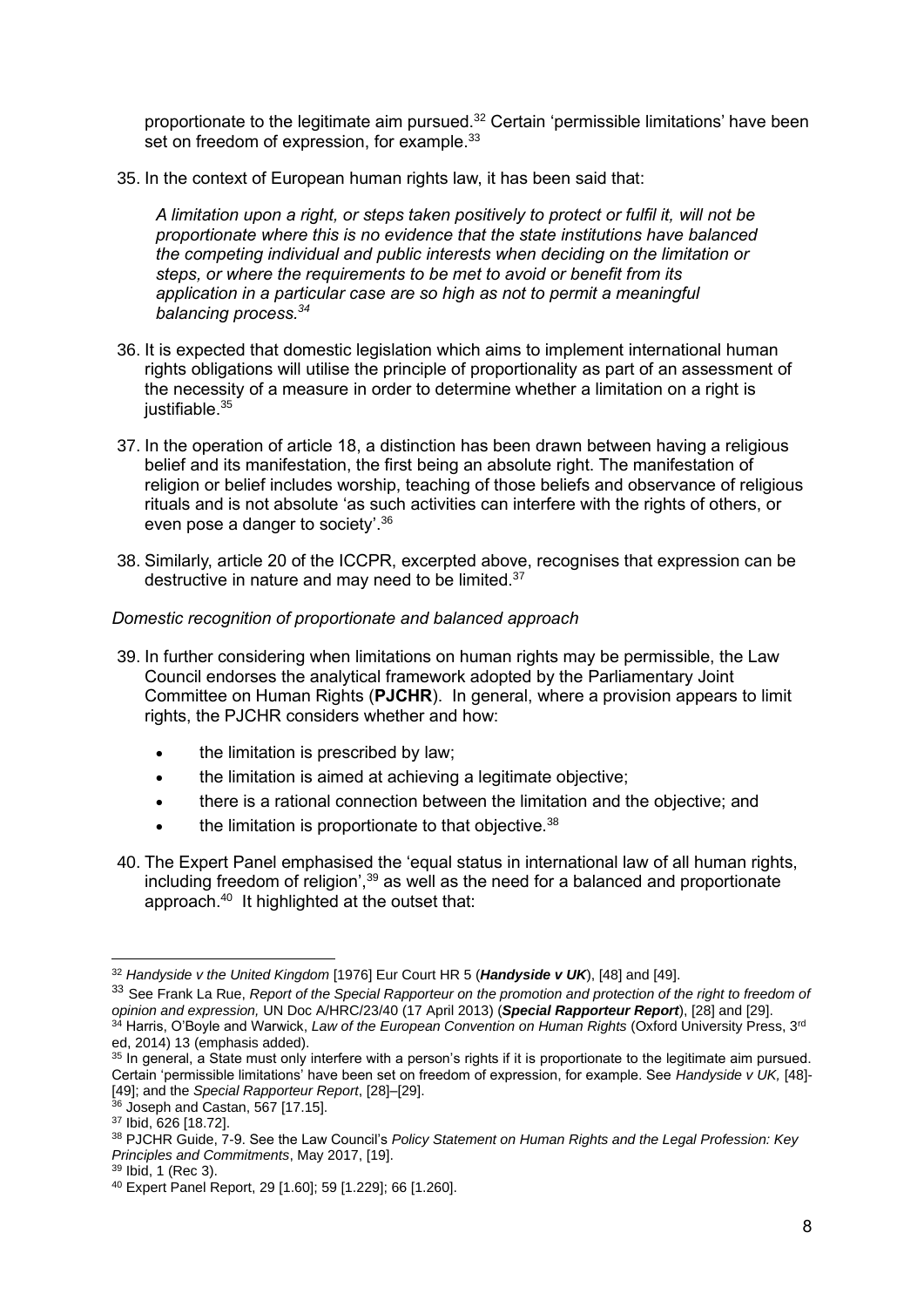*Importantly, there is no hierarchy of rights: one right does not take precedence over another. Rights, in this sense are indivisible. This understanding was absent from some of the submissions and representations the Panel received. Australia does not get to choose, for example, between protecting religious freedom and providing for equality before the law. It must do both under its international obligations.<sup>41</sup>*

41. Australian caselaw has also recognised the need for a balanced approach when tensions arise between the freedom to manifest religion, and other rights. For example, in *Christian Youth Camps Ltd & Ors v Cobaw Community Health Services Ltd & Ors<sup>42</sup>* (*Christian Youth Camps*)*,* Maxwell P observed that:

*Article 18 draws a distinction between the freedom 'to have or to adopt' a religion or belief, and the freedom 'to manifest [that] religion or belief in worship, observance, practice and teaching'. Article 18 permits no limitation of any kind on the freedom to hold a religious belief. The freedom to manifest a religious belief, however, may be subject to limitations. As art 18.3 recognises, this freedom may need to be limited in order 'to protect … the fundamental rights and freedoms of others'.<sup>43</sup>*

#### *International examples of limitations placed on freedom to manifest religion*

- 42. Human rights jurisprudence provides specific examples of the application of the proportionality principle in determining whether limitations on rights are justified.
- 43. At a straightforward level, *JP v Canada<sup>44</sup>* demonstrates that article 18 is not an unqualified, blanket right free from limitation. In that case, the HRC found that the refusal to pay taxes on the grounds of conscientious objection fell outside the scope of protection of the article.
- 44. Article 26 was applied by the HRC in *Ross v Canada<sup>45</sup>*. Ross, a teacher in New Brunswick in Canada, published a number of books and pamphlets containing controversial religious opinions including writings that Judaism fundamentally threatened the Christian faith.<sup>46</sup> Ross was removed from teaching in a Canadian school because he had made similar statements in the school context to those expressed in his writing outside school. After numerous complaints were filed against Ross and extensive litigation in Canada ensued, Ross submitted a communication to the HRC claiming a breach of his rights under articles 19 (freedom of expression) and 18 (freedom of religion and belief). The Committee agreed with Canada that Ross's rights under the ICCPR had not been violated.<sup>47</sup> Canada defended its action partly by reference to its duties under article 20 (obligation to prevent and punish expressions of racial or religious hatred).<sup>48</sup> The Committee concluded that the restrictions imposed on Ross were for the purpose of protecting the 'rights and reputations' of persons of Jewish faith, including the right to have an education in the public school system free from bias, prejudice and intolerance. The Committee also found that the restrictions placed on Ross were legitimate 'for the purpose of protecting the 'rights or reputations' of persons' who were the object of the religious opinions and Ross's rights had not been violated. <sup>49</sup>

<sup>41</sup> Ibid, 13 [1.37].

<sup>42</sup> [2014] VSCA 75 (*Christian Youth Camps)*.

<sup>43</sup> Ibid, [190] (Maxwell P).

<sup>44</sup> HRC, *Views: Communication No 446/91,* 43rd sess (7 November 1991) (*Dr JP v Canada*)*.*

<sup>45</sup> HRC, *Views: Communication No 736/97,* 70th sess (26 October 2000) (*Ross v Canada*)*.*

 $46$  Ibid.

<sup>47</sup> Ibid, [12].

<sup>48</sup> Ibid, [6.2]–[6.4].

<sup>49</sup> Ibid, [12].